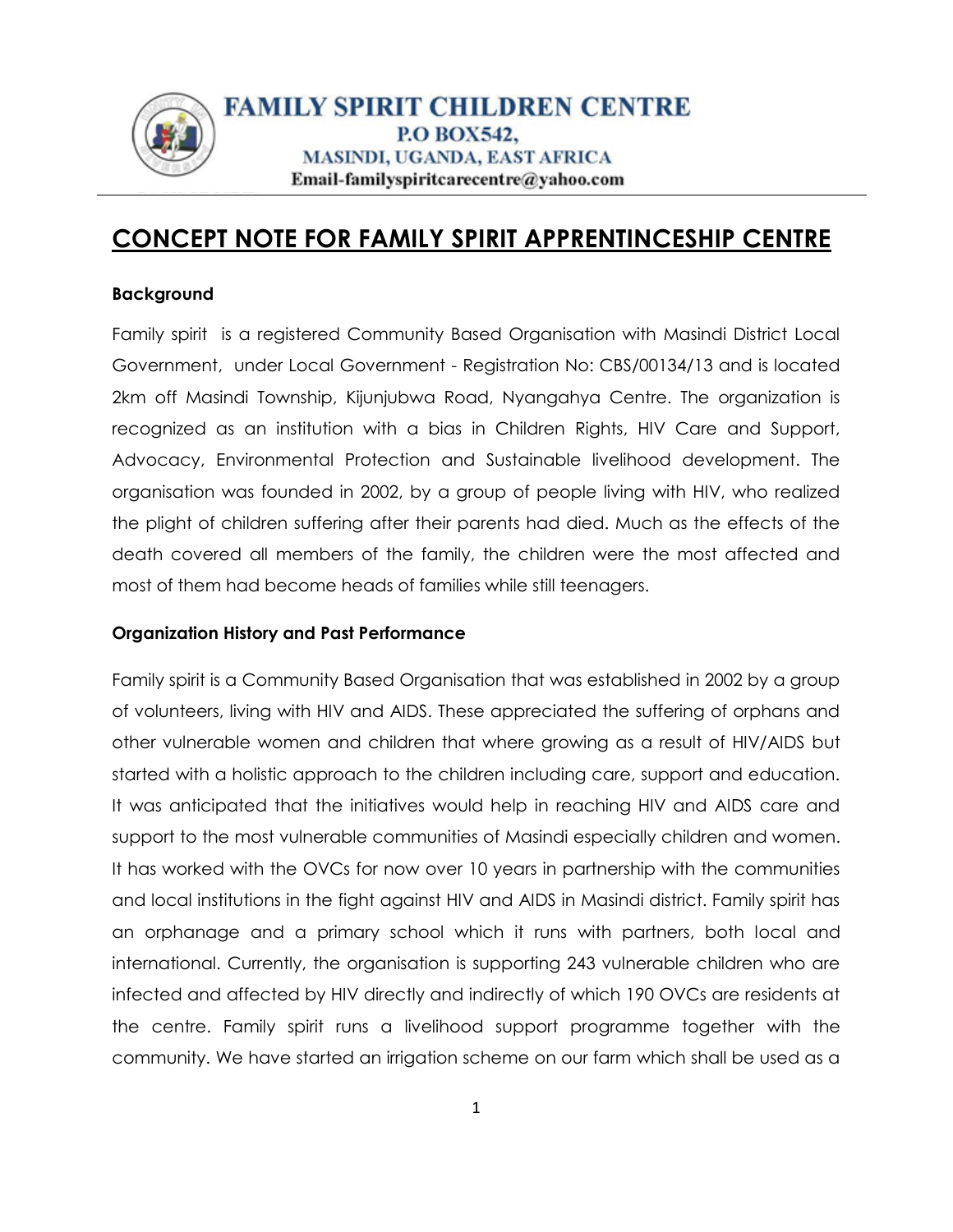tool to demonstrate to the community and how families can improve on their income so that they can be able to support their families economically. We also carry out trainings in income generation and entrepreneurship skills development for our target groups.

The **vision** of Family spirit is "*Enhancing the communities to respond to the dangers of war/violence, HIV and Aids"* while the **mission** is *"To increase community participation and involvement in prevention, care and support activities so as to mitigate the heath, environment, social-political and economic impact of HIV and AIDS, climate change and violence at all levels"*.

#### **Project Rationale**

 $\overline{\phantom{a}}$ 

There is increasing vulnerability of children in Uganda. Children constitute about 57.4 % of Uganda's total population<sup>i</sup>. These amounts to an estimated 17.1 million children below the age of 18 years, of whom 14 percent (2.43 million) have been orphaned, 45.6 percent (1,108,080) of the orphans are due to HIV and AIDS and 105,000 children between the ages of 0-14 are HIV positive. Approximately 51 percent (8.1 million children) are either critically or moderately vulnerable, while 63 percent live with caregivers other than their biological parents. Currently, at least one in every four households has an orphan and 3 million children live below the poverty line<sup>1</sup>.

In Masindi there is a large population who are most vulnerable. Among this population are OVC that are increasingly becoming victims of child labour and exploitation. Key examples of this are mainly in form of labour for tobacco growing especially in Pakanyi and domestic house workers for the growing urban population in Masindi Town<sup>2</sup> . The expanse of oil and gas activities in the Albertine region has led to a lot of demand for both skilled and un-skilled labour with more OVC being the target. In addition to the above, Masindi has more than 56 tribes with different cultures and beliefs. The coexistence of these tribes contributed to the existence of more OVC. When given the life skills, the OVC shall not be exploited in the long run and their future shall be bright.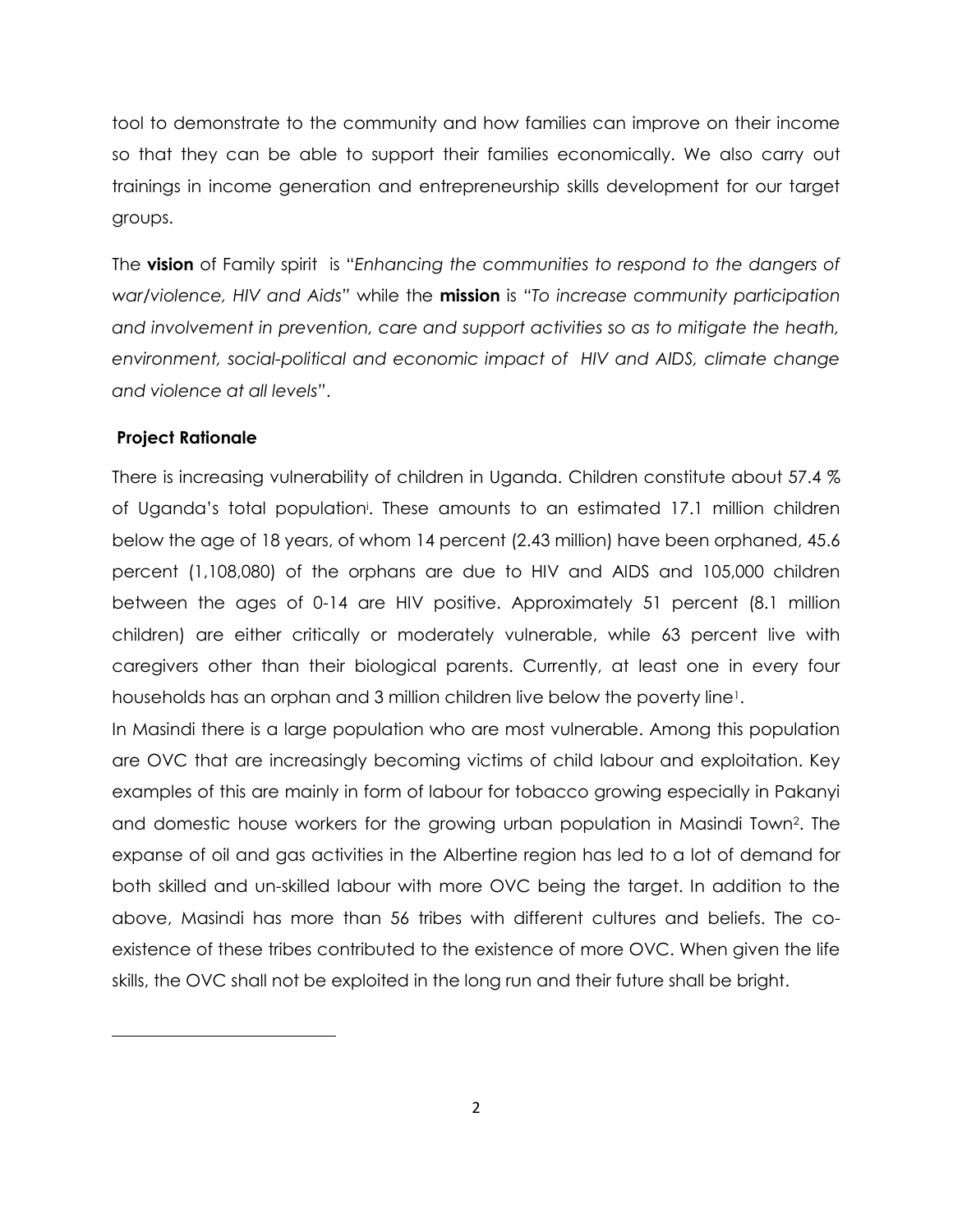### **Project Goals**

The goal of the project is, "to enhance promotion of comprehensive care and support for 1,000 OVC and their families in Masindi district.

#### **Objectives**

- **1)** To promote economic empowerment among the orphans and vulnerable children through life skills development
- **2)** To partner with local government authorities to plan for children's interventions and ensure that OVC issues are mainstreamed in all the sectors at the district local council
- **3)** To establish and run Vocational Skills Training programmes to impart market oriented skills to OVC

#### **Project Activities**

- 1) Train 100 OVC in motor vehicle mechanics and driving.
- 2) Train 200 OVC in tailoring, crafts making and knitting.
- 3) Train 150 OVC in welding and metal fabrication.
- 4) Train 100 OVC in carpentry and joinery.
- 5) Train 100 OVC in Poultry, Piggery, Fish Farming, Kitchen gardening and Goat Rearing.

#### **Innovation**

The project will promote greater equality among boys and girls. It will ensure greater participation of OVC in all aspects of the intervention such as disaster management, production, marketing and cooperative development. It will enable OVC care givers to collaborate and work together on strategies improving the overall household livelihood situation.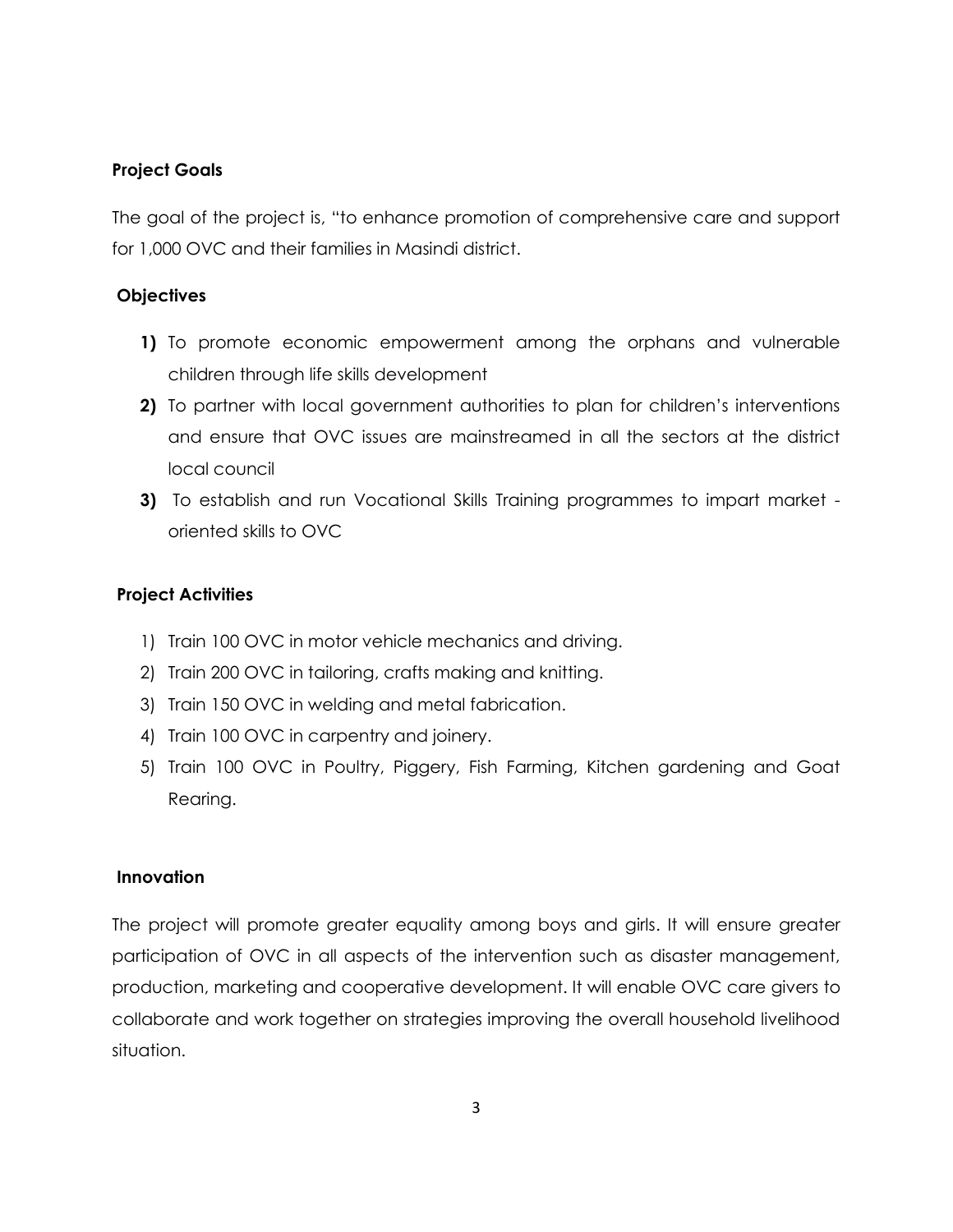The project believes in strengthening the skills of the community in managing resources in a sustainable manner and this will be achieved by intensive capacity-building programs organized during the term of the project."

## **Budget Estimates:**

| PROPOSED BUDGET FOR APPRENTICESHIP CENTRE. |
|--------------------------------------------|
|--------------------------------------------|

| $S/No-$ | <b>ITEMS</b>                                           | <b>QUANTITY</b> | <b>UNIT PRICE</b> | <b>TOTAL</b> |
|---------|--------------------------------------------------------|-----------------|-------------------|--------------|
|         |                                                        |                 |                   |              |
|         | PART A-CARPENTRY AND JOINERY SECTION (WORKSHOP TOOLS). |                 |                   |              |
| 1.      | <b>Smoothening plane:</b>                              |                 |                   |              |
| a.      | No-5 England made                                      | 5 pieces        | $20.000/-$        | $100.000/-$  |
| b.      | No-4 England made                                      | 5 pieces        | 18.000/-          | $90.000/-$   |
| 2.      | Rebate plane                                           | 3 pieces        | 150.000/-         | 450.000/-    |
| 3.      | Grooving plane                                         | 2 pieces        | 150.000/-         | 300.000/-    |
| 4.      | Spox shave                                             | 5 pieces        | $60.000/-$        | 300.000/-    |
| 5.      | <b>Tennal Saw</b>                                      | 3 pieces        | $35.000/-$        | 105.000/-    |
| 6.      | <b>Hand Saw</b>                                        | 3 pieces        | $35.000/-$        | 105.000/-    |
| 7.      | <b>Bow Saw</b>                                         | 5 pieces        | 45.000/-          | 225.000/-    |
| 8.      | Ax-Saw                                                 | 5 pieces        | $25.000/-$        | 125.000/-    |
| 9.      | Braze (Drilling set)                                   | 3 pieces        | 180.000/-         | 540.000/-    |
| 10.     | Cheasel Set                                            |                 |                   | 150.000/-    |
| 11.     | Serch clamp:                                           |                 |                   |              |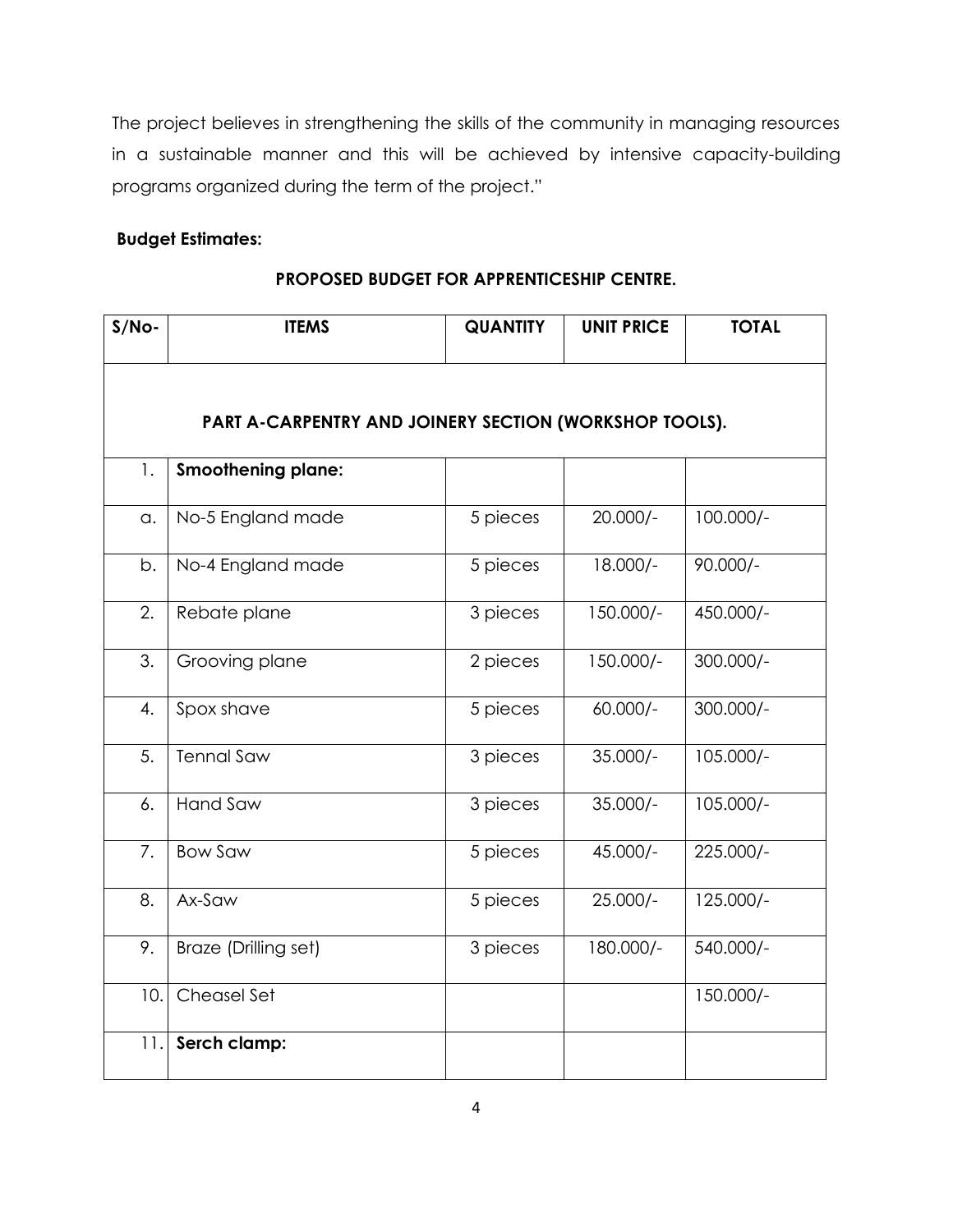| a.  | 7 feet              | 2 pieces  | 180.000/-  | 360.000/-   |
|-----|---------------------|-----------|------------|-------------|
| b.  | 5 feet              | 2 pieces  | 150.000/-  | $300.000/-$ |
| C.  | 4 feet              | 2 pieces  | $95.000/-$ | 190.000/-   |
| 12. | G-Clamp             | 3 pieces  | $30.000/-$ | $90.000/-$  |
| 13. | F-Clamp             | 3 pieces  | $30.000/-$ | $90.000/-$  |
| 4.  | T-Square            | 5 pieces  | $15.000/-$ | 75.000/-    |
| 15. | <b>Tape Measure</b> | 10 pieces | $15.000/-$ | $150.000/-$ |
| 16. | <b>Rolling Tape</b> | 2 pieces  | $60.000/-$ | 120.000/-   |
| 17. | A plier             | 5 pieces  | $12.000/-$ | $60.000/-$  |
| 18. | Hammer              | 10 pieces | $15.000/-$ | 150.000/-   |
| 19. | Pintchure           | 2 pieces  | $20.000/-$ | $40.000/-$  |
| 20. | Oil Stone           | 3 pieces  | $25.000/-$ | 75.000/-    |

## **PART B: ELECTRICAL TOOLS**

| $\left  \right $                                  | Moulding machine | l piece  |           | $2.000.000/-$ |  |
|---------------------------------------------------|------------------|----------|-----------|---------------|--|
| 2)                                                | Roaster          | 2 pieces | 600.000/- | $1.200.000/-$ |  |
| 3)                                                | Jik machine      | 2 pieces | 450.000/- | $900.000/-$   |  |
| 4)                                                | Sunding machine  | 2 pieces | 600.000/- | $1.200.000/-$ |  |
| <b>PART C: MECHANICAL WORK SHOP SECTION-TOOLS</b> |                  |          |           |               |  |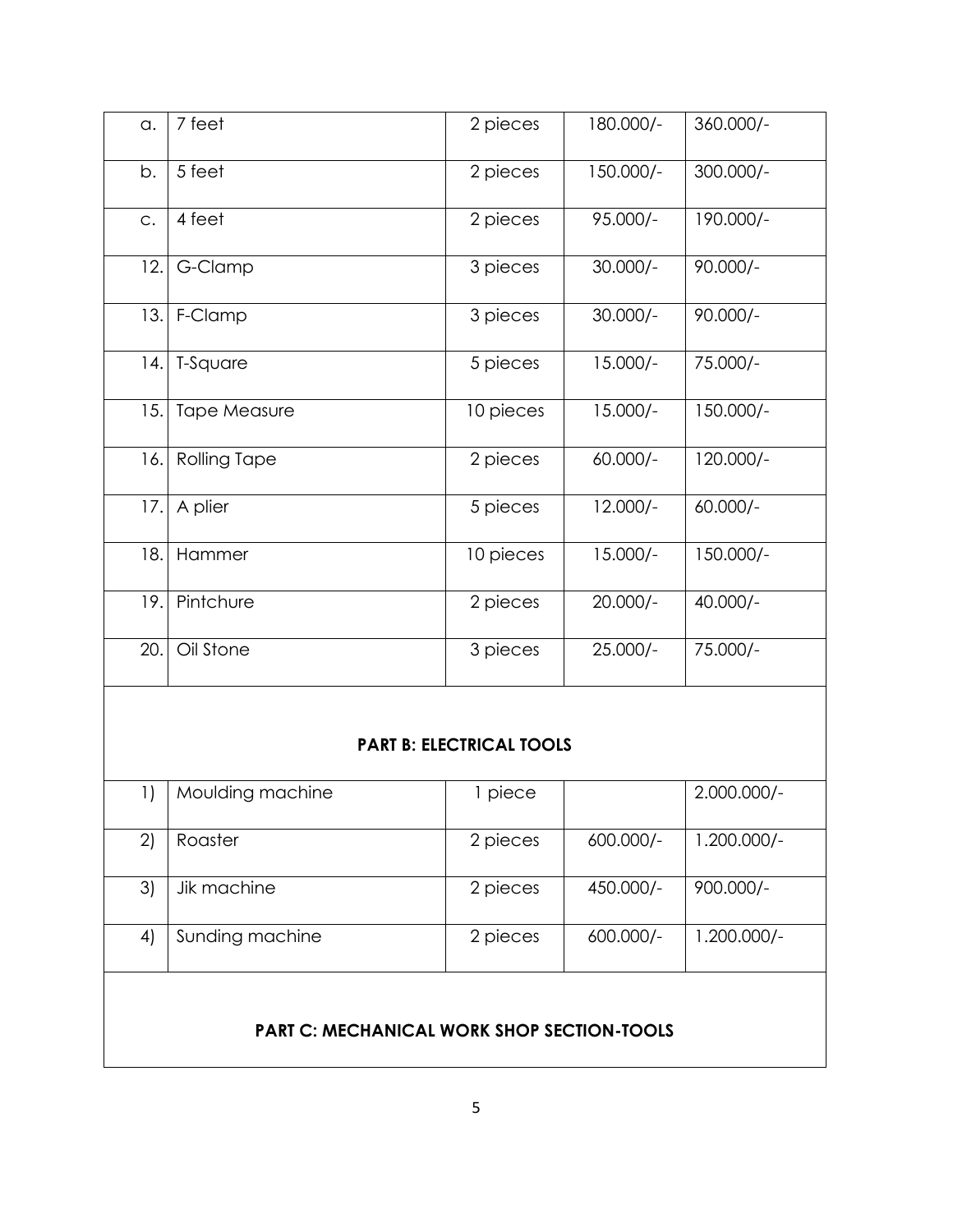| i.    | Training models e.g. vehicle | 01             | 5.000.000/-   | 5.000.000/-   |
|-------|------------------------------|----------------|---------------|---------------|
| ii.   | Tool box (German)            | $\overline{2}$ | $1.000.000/-$ | $2.000.000/-$ |
| iii.  | Compressor                   | 01             | $1.000.000/-$ | $1.000.000/-$ |
| iv.   | Fire Extinguisher (safety)   | $\overline{2}$ | 500.000/-     | $1.000.000/-$ |
| V.    | Grinders                     | 01             | 600.000/-     | 600.000/-     |
| vi.   | Drilling machines            | $\overline{2}$ | 400.000/-     | 800.000/-     |
| vii.  | Ramps (Lifting equipment)    | 01             | $3.000.000/-$ | $3.000.000/-$ |
| viii. | Hydraulic jerk (Tanganyika)  | 01             | 1.505.000/-   | $1.505.000/-$ |
| ix.   | Models of system             |                |               |               |
|       | <b>Special tools</b>         |                |               |               |
|       | Dial gauge                   | 01             | 300.000/-     | 300.000/-     |
|       | Ring compressor              | 01             | 100.000/-     | 100.000/-     |
|       | Pressure gauge               | 01             | 350.000/-     | 350.000/-     |
|       | Vee brakes                   | 01             | 400.000/-     | 400.000/-     |
|       | Cables (Heavy duty)          | 5              | 20.000/-      | $100.000/-$   |
|       | Jump starters                | 02             | 60.000/-      | $120.000/-$   |
|       | <b>Helmets</b>               | 10             | 17000         | 17.000/-      |
|       | Overalls                     | 10             | $35.000/-$    | 350.000/-     |
|       | Safety boots                 | 10             | 18.000/-      | 180.000/-     |
|       | <b>Hand Gloves</b>           | $10\,$         | $5.000/-$     | $5.000/-$     |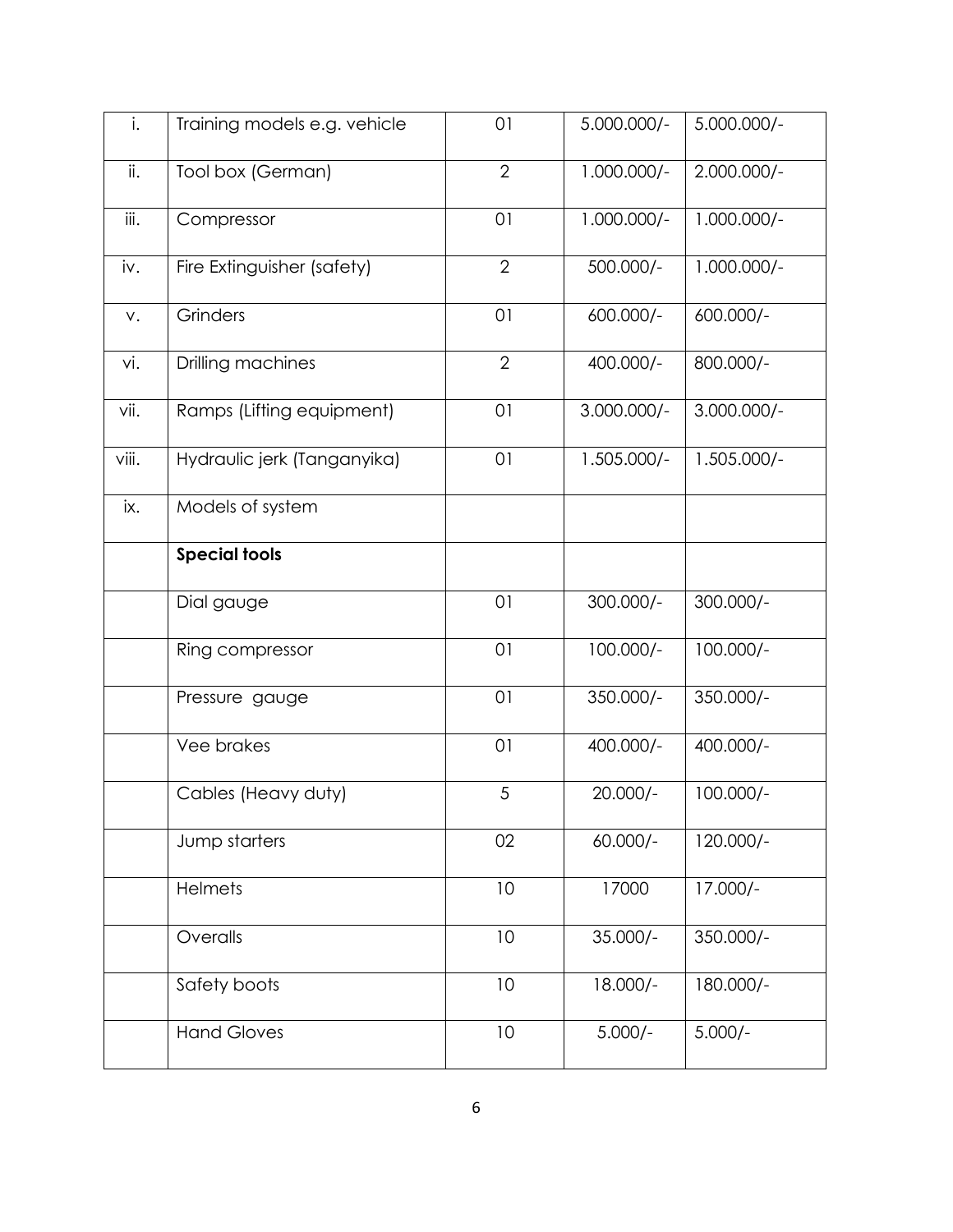|                           | Detergents (Jik)             | 06           | $5.000/-$     | $30.000/-$    |  |  |
|---------------------------|------------------------------|--------------|---------------|---------------|--|--|
|                           | WDHO spray                   | 01           | $60.000/-$    | $60.000/-$    |  |  |
|                           | Generator                    | 01           | $5.000.000/-$ | $5.000.000/-$ |  |  |
|                           | Electro Arc Welder Turbo 215 | $\mathbf{1}$ | $1.646.100/-$ | $1.646.100/-$ |  |  |
|                           | Staver SAB22-23OAL Angle     |              |               |               |  |  |
|                           | grinder 9"                   | 1            |               | 684.400/-     |  |  |
|                           | Welding rods                 | 12           | $21.000/-$    | 252.000/-     |  |  |
|                           | Gas welding                  | $\mathbf{1}$ | 4.000.000/-   | 4.000.000/-   |  |  |
|                           | <b>Vice</b>                  | $\mathbf{1}$ | 400.000/-     | 400.000/-     |  |  |
|                           | Smaller                      | $\mathbf{1}$ | 220.000/-     | 220.000/-     |  |  |
|                           | Inspection pit               | $\mathbf{1}$ | 420.000/-     | 420.000/-     |  |  |
|                           | Hose pipe                    | 25 meters    |               |               |  |  |
|                           | Spray Booth                  | 01           | 30.000.000/-  | 30.000.000/-  |  |  |
| <b>TAILORING SECTION.</b> |                              |              |               |               |  |  |
| 21.                       | Sewing machines.             |              |               |               |  |  |
|                           | Electrical sewing machine    | 06           | $1.200.000/-$ | 7.200.000/-   |  |  |
| $\mathbb{H}$              | Ordinary sewing machine      | 06           | 300.000/-     | $1.800.000/-$ |  |  |

III. Sewing machine for knitting 06

22. Fabrics(cloth materials) 2 rolls